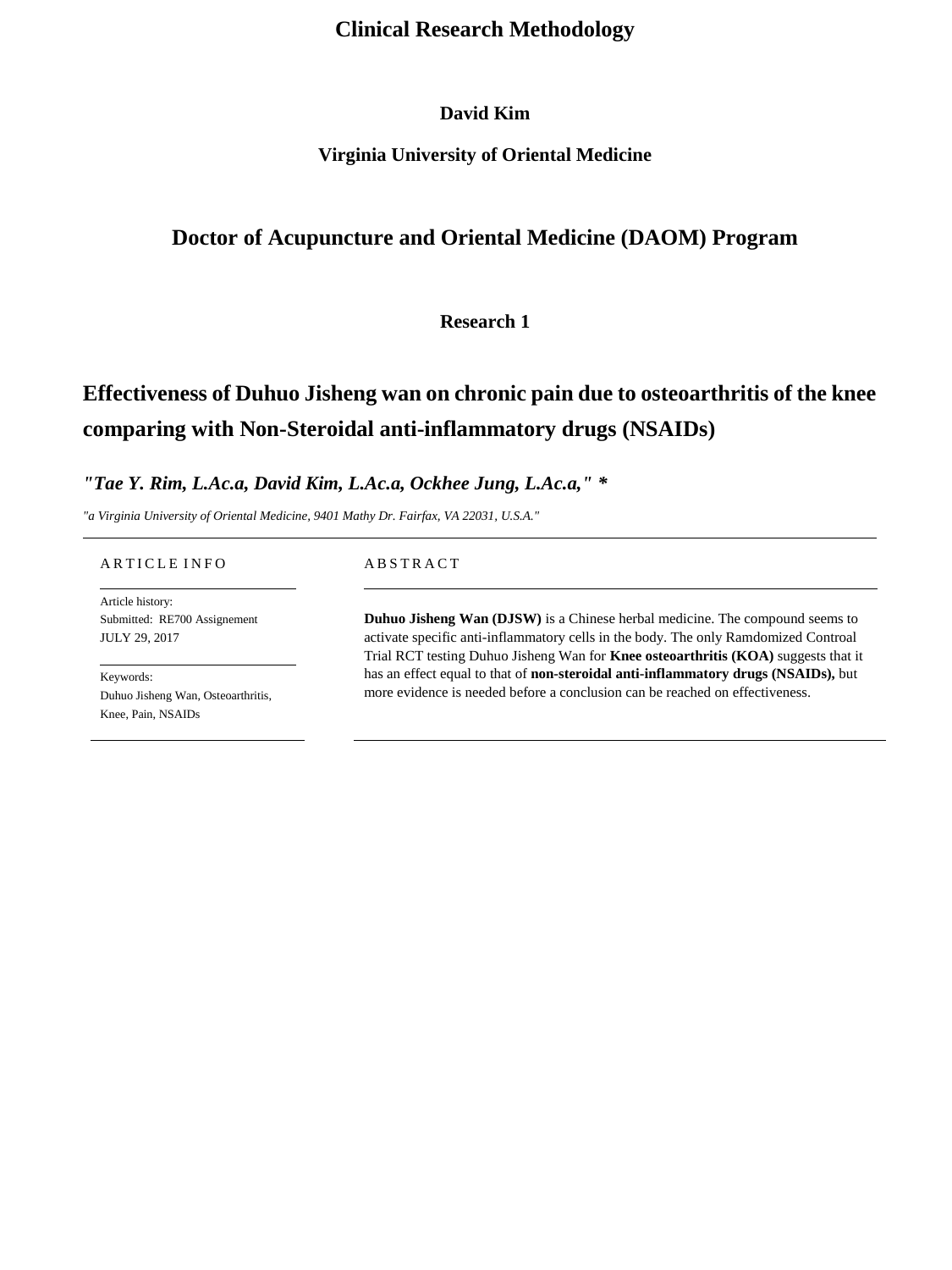#### **1. Hypothesis and Proposal**

2. Participants who received Duhuo Ji Sheng Wan (DJSW) should have significantly lower score for knee pain, ROM of Knee, and side effects from non-steroidal anti-inflammatory drugs (NSAIDs).

**3.**

## **4. Aim of the Research**

To assess the efficacy and safety of traditional Chinese patent medicine (DJSW) compared with non-steroidal antiinflammatory drugs (NSAIDs) in patients with chronic pain due to osteoarthritis of the knee.

- a. Patients who received DJSW should have lower knee pain with OA score compare to [non-steroidal](http://www.arthritisresearchuk.org/arthritis-information/drugs/nsaids.aspx)  [anti-inflammatory drugs \(NSAIDs\)](http://www.arthritisresearchuk.org/arthritis-information/drugs/nsaids.aspx) administered patients.
- b. Patients who received DJSW will have increased ROM of the knee compare to NSAIDs administered patients.
- c. Patients who received DJSW should have less side effects compare to NSAIDs administered patients during 3months clinical trial.

### **5. Background**

Current literature in WM and TCM

## Western Medicine

Epidemiology of Osteoarthritis <https://www.ncbi.nlm.nih.gov/pmc/articles/PMC2920533/>

Osteoarthritis (OA) is the most common joint disorder in the United States. Among adults 60 years of age or older the prevalence of symptomatic knee OA is approximately 10% in men and 13% in women. The number of people affected with symptomatic OA is likely to increase due to the aging of the population and the obesity epidemic.

Pain from OA is a key symptom in the decision to seek medical care and is an important antecedent to disability. Because of its high prevalence and the frequent disability that accompanies disease in major joints such as the knee and hip, OA accounts for more difficulty with climbing stairs and walking than any other disease. OA is also the most common reason for total hip and total knee replacement. The rapid increase in the prevalence of this already common disease suggests that OA will have a growing impact on health care and public health systems in the future.

1. Osteoarthritis Fact Sheet <https://www.cdc.gov/arthritis/basics/osteoarthritis.htm>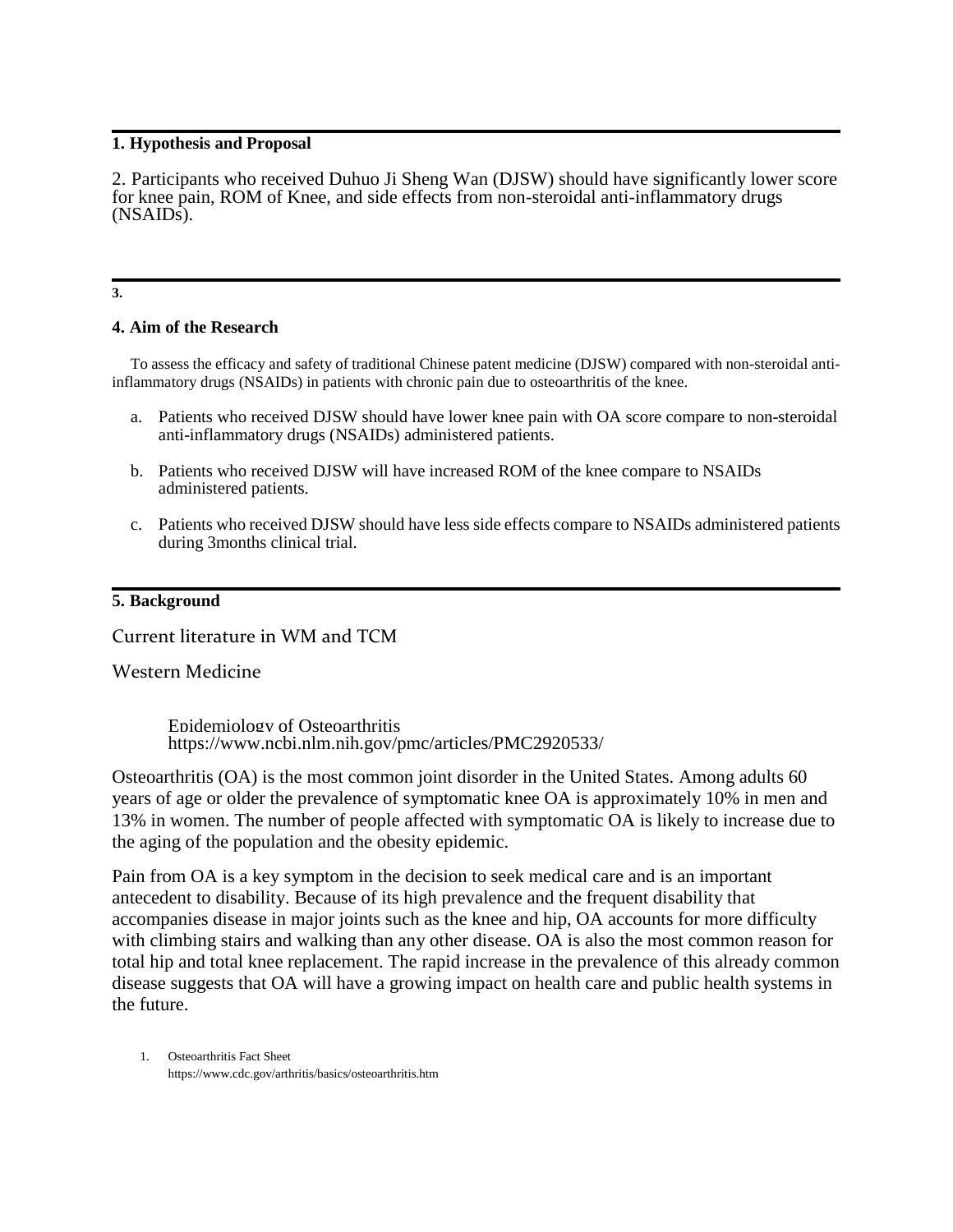What is osteoarthritis (OA)?

Osteoarthritis (OA) is the most common form of arthritis. It is sometimes called degenerative joint disease or "wear and tear" arthritis. It most frequently occurs in the hands, hips, and knees.

With OA, the cartilage and bones within a joint begin to break down. These changes usually develop slowly and get worse over time. OA can cause pain, stiffness, and swelling, and can result in disability.

**Osteoarthritis (OA) is the most common form of arthritis. It is sometimes called degenerative joint disease or "wear and tear" arthritis. It most frequently occurs in the hands, hips, and knees.**

**With OA, the cartilage and bones within a joint begin to break down. These changes usually develop slowly and get worse over time. OA can cause pain, stiffness, and swelling, and can result in disability**How many people get OA?

OA affects over 30 million US adults.

What causes OA?

OA is caused by damage or breakdown of joint cartilage between bones.

What are the risk factors for OA?

- Joint injury or overuse (such as knee bending and repetitive stress on a joint).
- Age—The risk of developing OA increases with age.
- Gender—Women are more likely to develop OA than men, especially after age 50.
- Being obese—Extra weight puts more stress on joints, particularly weight-bearing joints like the hips and knees.
- Genetics—People who have family members with OA are more likely to develop OA. People who have hand OA are more likely to develop knee OA.
- Race— Some Asian populations have lower risk for OA.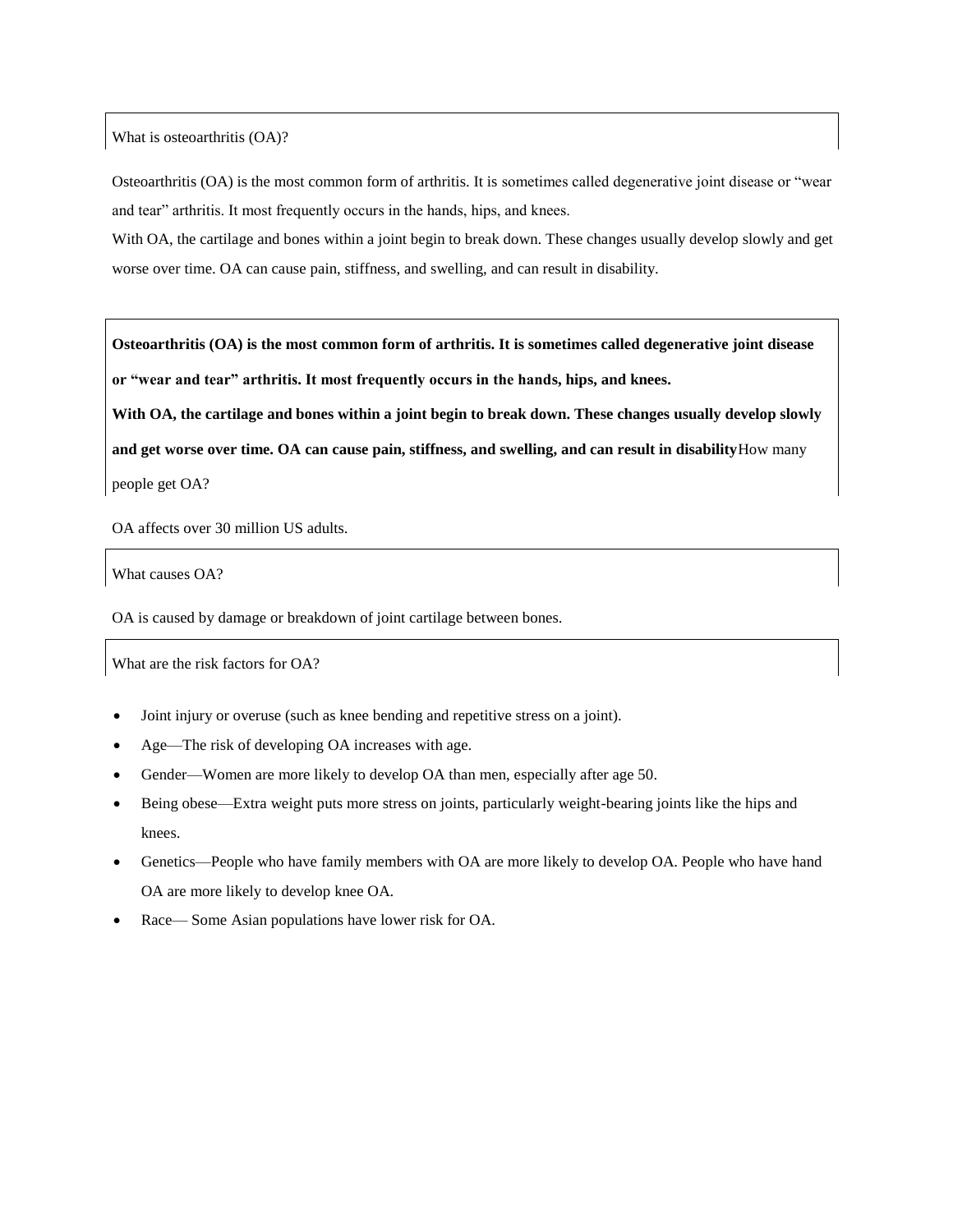#### How is OA diagnosed?

OA is diagnosed through a physical examination and review of symptoms, X-rays, and lab tests.

OA should be diagnosed by a doctor, particularly a rheumatologist who specializes in arthritis and other related conditions.

How is OA treated?

Doctors usually treat OA with a combination of therapies, which may include the following:

- Physical activity.
- Medications, including prescription drugs and over-the-counter pain relievers.
- Physical therapy with muscle strengthening exercises.
- Weight loss.
- Supportive devices such as crutches or canes.
- Surgery (if other treatment options have not been effective).

In addition to medical treatment, people with OA can gain confidence in managing their condition with selfmanagement strategies proven to reduce pain and disability, so they can pursue the activities important to them. People with OA can relieve pain and improve function of your joints by learning and using five simple and effective [arthritis management strategies.](https://www.cdc.gov/arthritis/about/key-messages.htm)

What are the complications of OA?

Osteoarthritis can cause severe joint pain, swelling, and stiffness. In some cases it also causes reduced function and disability; some people are no longer able to do daily tasks and, in some cases, are not able to work. Severe cases may require joint replacement surgery, particularly for knee or hip OA.

2. https://www.drugs.com/advil.html

#### **What is Advil?**

Advil (ibuprofen) is a nonsteroidal anti-inflammatory drug (NSAID). Ibuprofen works by reducing hormones that cause inflammation and pain in the body.

Advil is used to reduce fever and treat pain or inflammation caused by many conditions such as headache, toothache, back pain, **[arthritis](https://www.drugs.com/mcd/arthritis)**, **[menstrual cramps](https://www.drugs.com/mcd/menstrual-cramps)**, or minor injury.

Traditional Chinese Medicine

- 1. Arthritis Research UK
- <file:///C:/Users/ICNM/Downloads/CAM%20Report.pdf>

2. BMJ – Evidence of Chinese herbal medicine Duhuo Jisheng decoction for knee osteoarthritis: a systematic review of randomised clinical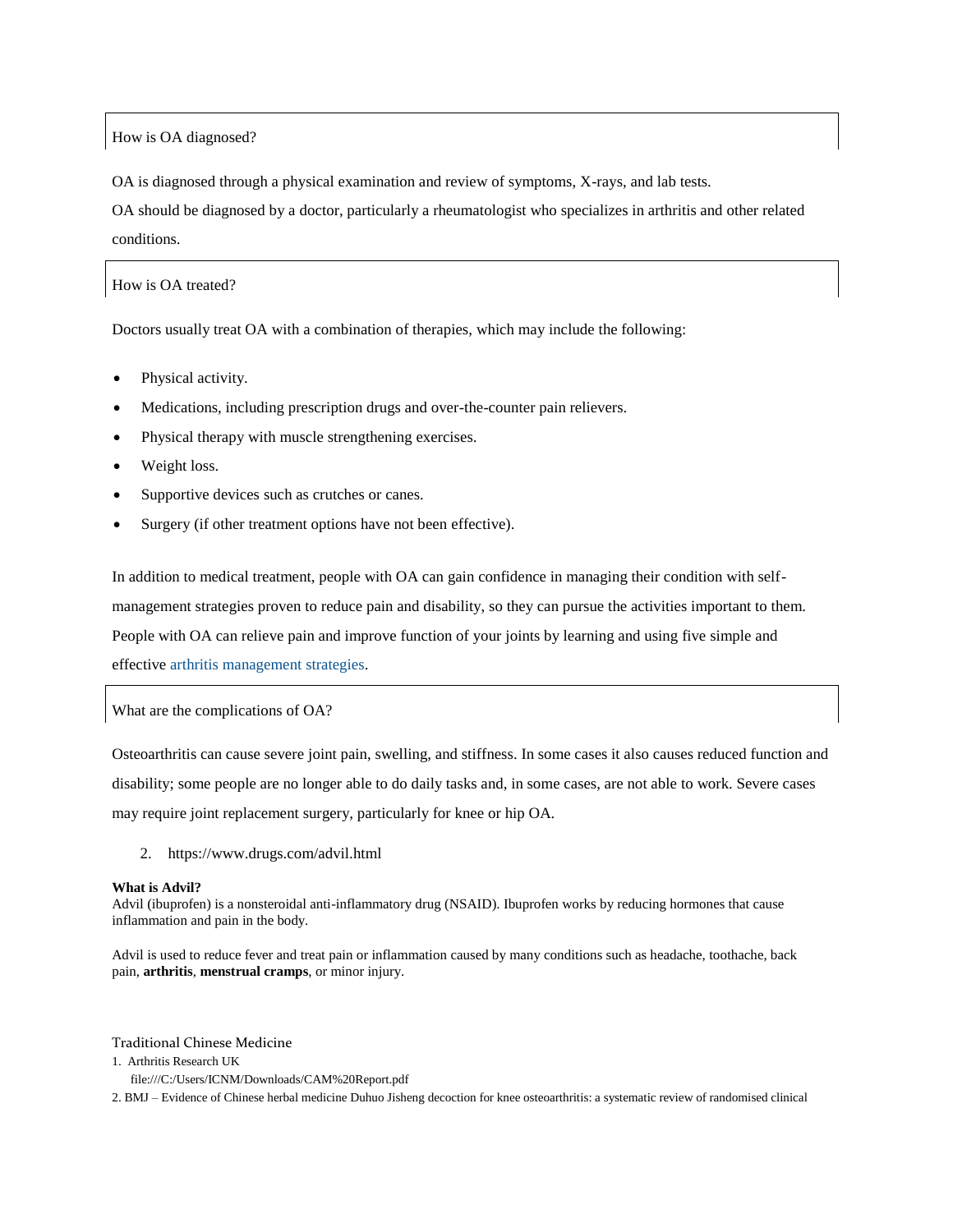trials

<http://bmjopen.bmj.com/content/6/1/e008973>

3. Acupuncture Today - Herbal Alternative to Pain Kille[r http://www.acupuncturetoday.com/mpacms/at/article.php?id=32437](http://www.acupuncturetoday.com/mpacms/at/article.php?id=32437)

#### **6. Significance**

Osteoarthritis (OA) is the most common joint disorder in the United States. Symptomatic knee OA occurs in 10% men and 13% in women aged 60 years or older. The number of people affected with symptomatic OA is likely to increase due to the aging of the population and the obesity epidemic. OA has a multi-factorial etiology and can be considered the product of an interplay between systemic and local factors. Old age, female gender, overweight and obesity, knee injury, repetitive use of joints, bone density, muscle weakness, and joint laxity all play roles in the development of joint osteoarthritis, particularly in the weight-bearing joints. Modifying these factors may reduce the risk of osteoarthritis and prevent subsequent pain and disability.

(REF. Epidemiology of Osteoarthritis - [https://www.ncbi.nlm.nih.gov/pmc/articles/PMC2920533/\)](https://www.ncbi.nlm.nih.gov/pmc/articles/PMC2920533/)

Du Huo Ji Sheng Wan is a Chinese Medicinal Formula that is utilized when a patient is suffering from lower back pain, joint pain, rheumatoid arthritis, and lower back. pain accompanied with numbness, weakness, and/or stiffness. It has been considered especially helpful and is commonly prescribed for elderly people.

#### **7. Rationale**

8. Patient with knee osteoarthritis (OA) – whether from an injury or carrying some extra weight on the knee joints or the genetic condition the result is pretty much the same: pain and less ability to live an active life. But there are ways to ease discomfort and delay or avoid knee replacement surgery.

9. Recently published guidelines from several medical organizations offer people with knee [osteoarthritis](http://www.arthritis.org/about-arthritis/types/osteoarthritis/) and their doctors a larger toolbox of treatments – and a better breakdown of the risks and benefits.

#### **10. Experiment Design and Methods**

#### **11. SUMMERY:**

12. **Design:** Randomized, controlled trial

**Participants:** 100 patients who had had chronic pain for at least 6 months due to osteoarthritis of the knee (American College of Rheumatology [ACR] criteria and Kellgren–Lawrence score of 2 or 3). Possible Osteoarthritis of the knee - grading

- [Ahlbäck classification system](https://radiopaedia.org/articles/ahlback-classification-of-osteoarthritis-of-the-knee-joint)
- Kellgren and Lawrence system

The inclusion criteria were signed declaration of consent; age 40 years and older; chronic pain in the knee joint for the last 6 months, according to American College of Rheumatology (ACR) criteria (8); radiologic confirmation of osteoarthritis in 1 or both knees (Kellgren– Lawrence score 2 or 3 [9]); Western Ontario and McMaster Universities Osteoarthritis Index (WOMAC) (10, 11) score of at least 3 points; and a chronic pain score of at least 1, according to the criteria of von Korff and colleagues (12). Patients with other diseases affecting the knee, neurologic and psychiatric diseases, severe coagulopathy, pregnancy, or previous acupuncture treatment for osteoarthritis of the knee were excluded. A detailed list of eligibility criteria was reported by Streitberger and colleagues (13). The physicians checked the patients' eligibility criteria during a screening examination. A screening telephone interview was done to record baseline WOMAC values, quality of life (12-item Short-Form Health Survey [SF-12]) (14), von Korff scores (15), and use of analgesics. Finally, patients were randomly assigned into 3 treatment groups.